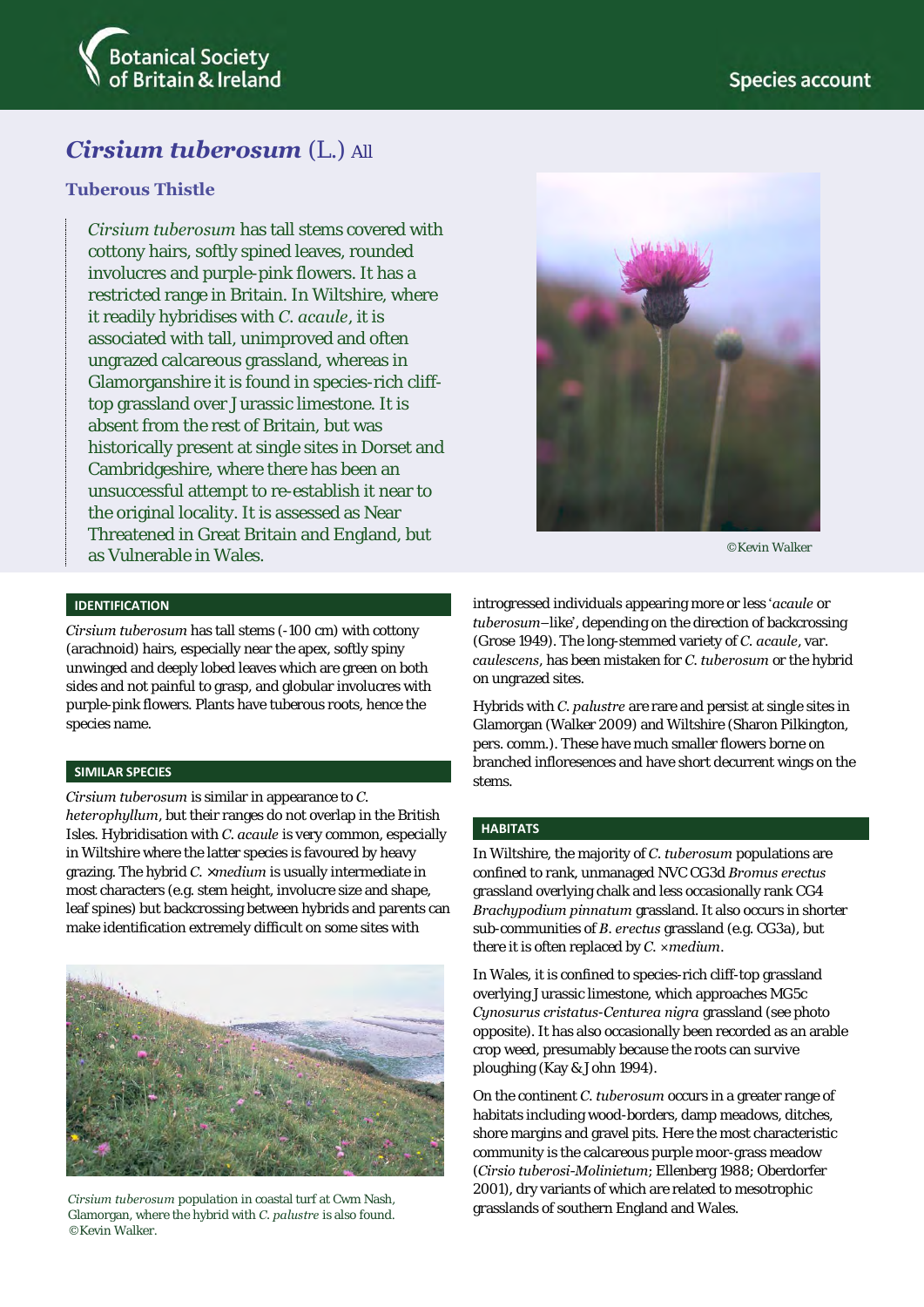#### **BIOGEOGRAPHY**

*Cirsium tuberosum* is confined to c. 40 locations across Wiltshire, mainly on Salisbury Plain where military activities have protected populations from agricultural improvement (Grose 1942; Everett 1993). Most of these populations are small, although a few large populations with many thousands of flowering stems survive (Walker et al. 2001). Six populations are known to survive in Glamorgan.

*Cirsium tuberosum* formerly occurred at single sites in Dorset, where it was last seen in the 1980s, and Cambridgeshire where the last surviving colony was ploughed-up in 1974. In 1987 plants originating from this site were re-introduced to a nearby site (Pigott 1988) but these have failed to survive (Kevin Walker, pers. obs.). A further introduction has recently taken place at the same location using plants retained in cultivation at Cambridge University Botanic Gardens (Peter Stroh, pers. comm.).

*Cirsium tuberosum* is a Southern-Temperate species with a Sub-oceanic distribution. On the continent, where it is much more common, it occurs throughout western and central Europe (Belgium, Luxembourg, Czech Republic, Slovakia, France, Germany, Switzerland, northern Spain, northern Italy) extending eastwards to northern Italy.

#### **ECOLOGY**

*C. tuberosum* is a long-lived herbaceous perennial that spreads very slowly by the production of axillary basal rosettes to form dense clonal patches, often a metre or more in



Distribution of *Cirsium tuberosum* in Great Britain and Ireland.

diameter. In ungrazed or lightly grazed habitats it can dominate the vegetation but rapidly disappears under heavy grazing, often being replaced by the hybrid with *C. acaule*.

Flowering starts in July (exceptionally June) and continues into September. Wiltshire plants can reach 100 cm and often produce 2-3 flowers on a single stem, with hundreds of stems being produced by a single clonal patch. Welsh plants are less vigorous (50-60 cm) and only produce a single flower per stem, presumably due to greater exposure.

The long-tubed florets are all bisexual with stamens enclosed in the corolla. The florets are protandrous, promoting outcrossing. The sweet-smelling flowers produce considerable quantities of pollen and nectar and are visited by a variety of insects, including bumblebees, butterflies, day-flying moths, chrysomelid beetles and hoverflies. Geitonogamous selfpollination from florets on the same capitulum or from other capitula in the same clonal patch is likely to be the main mode of mode of pollination, and insect-pollinators have been observed to move systematically from capitulum to capitulum in a single patch (Kay & John 1994). Pollen fertility is high in 'pure' populations, and isolated plants are self-compatible.

The achenes of *C. tuberosum* are small (3-4 mm; 0.003 g) with a long pappus of plumose hairs which readily detach at maturity. Seeds have been observed to disperse over short distances (up to 50 m) before being 'caught' by the surrounding vegetation, but dispersal over much greater distances is likely to occur in strong winds (Kay & John 1994; Donath et al. 2003). Flowers can produce up to 200 seeds, although many are often aborted or predated by seed-boring insects. Seeds germinate rapidly in the greenhouse but overall viability is often variable and sometimes low. Genetic studies have shown that Welsh populations are relatively pure (due to the virtual absence of *C. acaule*) but Wiltshire populations have been affected to a greater or lesser extent by introgression (Kay & John 1994).

#### **THREATS**

The ploughing of unimproved grassland destroyed many populations in the past (Grose 1957) but today the main threat, at least in England, is heavy grazing, as this increases hybridization with *C. acaule*. This is less of a problem in Glamorgan, where *C. acaule* is very rare. However, in Wales rabbits have been observed to cause significant damage by digging-up the edible tubers, and it is possible that they have been responsible for at least some of the observed declines (Kay & John 1994).

## **MANAGEMENT**

Management of Wiltshire sites should aim for a sward height of at least 15 cm, as *C. acaule* will tend to invade shorter swards. On Salisbury Plain, where most sites are rarely, if ever, grazed, fire and disturbance by military vehicles are important in reducing scrub cover and removing leaf litter. Most Welsh populations are either not grazed or only lightly